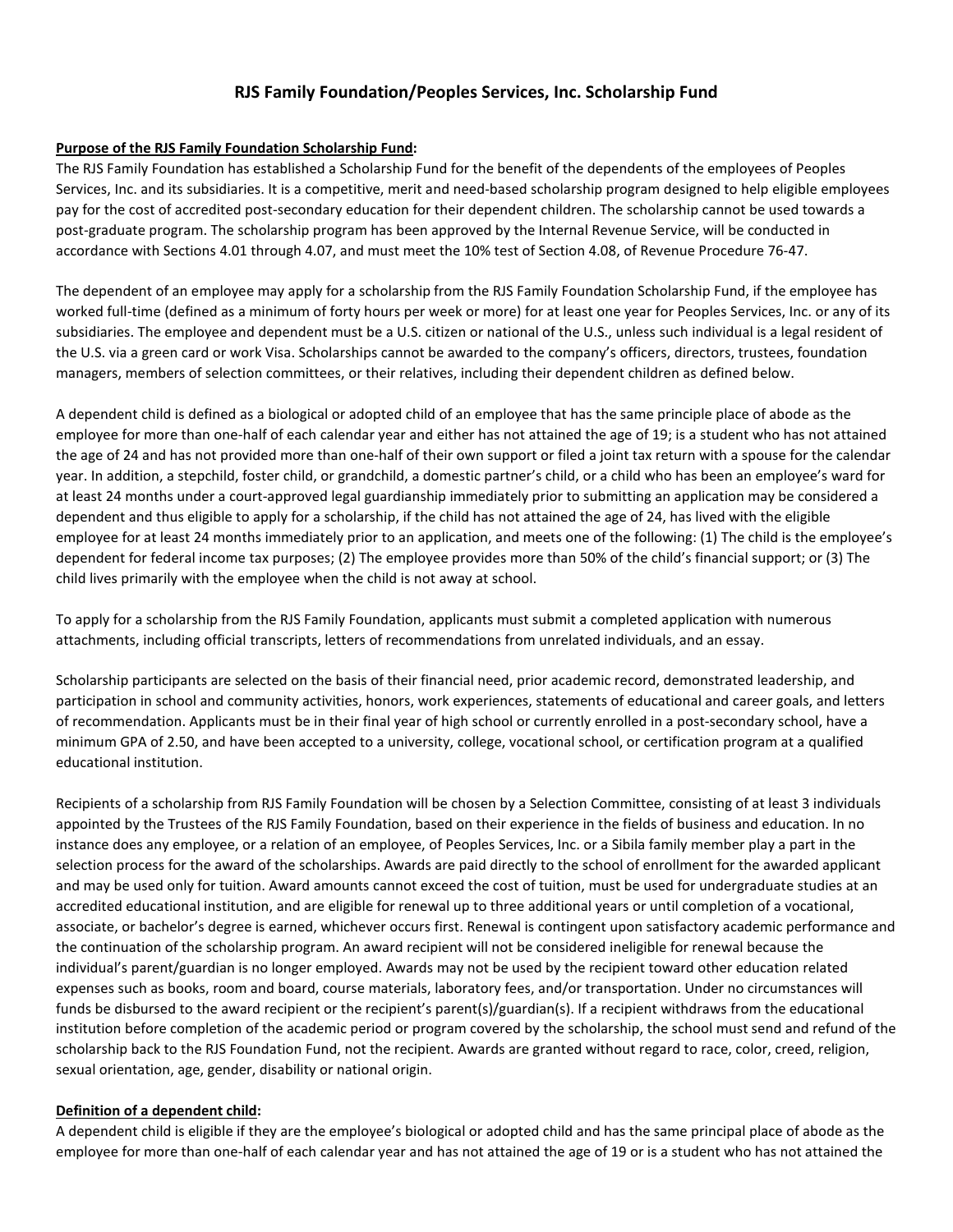age of 24 and has neither provided over one-half of such individual's own support nor filed a joint return with a spouse for the calendar year. If a child can be claimed as a dependent child by two parents who are separated and/or divorced, the employee can still claim the child as a dependent under the terms of the Scholarship Fund Program, if they meet the age and financial support requirements above, but do not meet the principal place of abode test because of residing with the other parent as the custodial parent by decree.

A step child, foster child or grandchild can be eligible as a dependent if one or more of the following is true: 1) the child is the employee's dependent for federal income tax purposes, or 2) provides more than 50% of the child's financial support, or 3) the child lives primarily with the employee when he/she is not away at school. A foster child must also have lived with the eligible employee for at least 24 months immediately prior to submitting an application for the Scholarship Fund Program. The age criteria spelled out in the above paragraph also applies.

A domestic partner's child (defined as a child of an employee's registered domestic partner who depends on the employee for support and who lives with the employee in a regular parent/child relationship) may qualify if one or more of these statements are true: 1) the child is the employee's dependent for federal income tax purposes, or 2) the employee provides more than 50% of the child's financial support, or 3) the child lives primarily with the employee when he/she is not away at school.

A child who has been an employee's ward for at least 24 months under a court-approved legal guardianship immediately prior to a request for benefits, may qualify if one or more of these statements is true: 1) the child is the employee's dependent for federal income tax purposes, or 2) the employee provides more than 50% of the child's financial support, or 3) the child lives primarily with the employee when he/she is not away at school.

In the case of two or more employees who are eligible to apply for a Scholarship Fund award for the same eligible dependent, only one application can be received for the dependent.

#### **School eligibility**:

An eligible educational institution is any college, university, vocational school, program or other post-secondary educational institution that maintains a regular faculty and curriculum and normally has a regularly enrolled body of students in attendance at the place where it carries on its educational activities and is an accredited institution. The U. S. Department of Education provides a database of accredited post-secondary institutions and programs at the following website: [https://ope.ed.gov/accreditation/search.aspx.](https://ope.ed.gov/accreditation/search.aspx)

## **Amount of scholarship:**

Up to four (4) awards, totaling \$25,000 – one (1) \$10,000 award and three (3) \$5,000 awards – will be granted annually, as long as we meet the IRS's 10% testing requirements. In the future, we may increase the total number of scholarships to as many as eight (8) scholarships, with varying amounts, totaling \$25,000 annually, as long as the total number of scholarships awarded does not exceed 10% of the number of employees' dependents who can be shown to be eligible for scholarships each year. These awards can be onetime only or eligible for renewal up to three additional years or until completion of a vocational, associate, or bachelor's degree is earned, whichever occurs first. Renewal is contingent upon satisfactory academic performance and continuation of the Peoples Services, Inc. Scholarship Fund. Awards are for undergraduate study only.

The RJS Family Foundation Scholarship Fund is available for renewal up to a total of 4 academic years (8 semester or 12 quarters) of undergraduate course work for each eligible dependent child, including the initial award. The terms do not have to be consecutive. Any Scholarship Fund Program award that is provided with respect to a semester or quarter shall count towards the total number of semesters or quarters, regardless of the number of courses taken during the applicable semester or quarter. A Scholarship Fund award that is disbursed for a summer session also counts toward the total number of semesters or quarters. The Scholarship Fund award cannot exceed 100% of the tuition of the institution attended, when included with all other sources of tuition payments. This maximum allowable is regardless of the type of institution or amount of payment. Benefit exclusions: room and board, books and course materials, health insurance, transportation and parking, tutoring fees, courses taken through correspondence, laboratory fees, special fees established only for specified courses, auditing fees, late fees, or interest fees, tuition insurance, expenses at any United States or foreign institution that are not normally included in the basic tuition. **Note: "A grant may not be terminated because the recipient or the recipient's parent terminates employment with the employer subsequent to the awarding of the grant regardless of the reason for such termination of employment. If a grant is awarded for one academic year and the recipient must reapply for a grant to continue studies for a subsequent year, the recipient may not be considered ineligible for a further**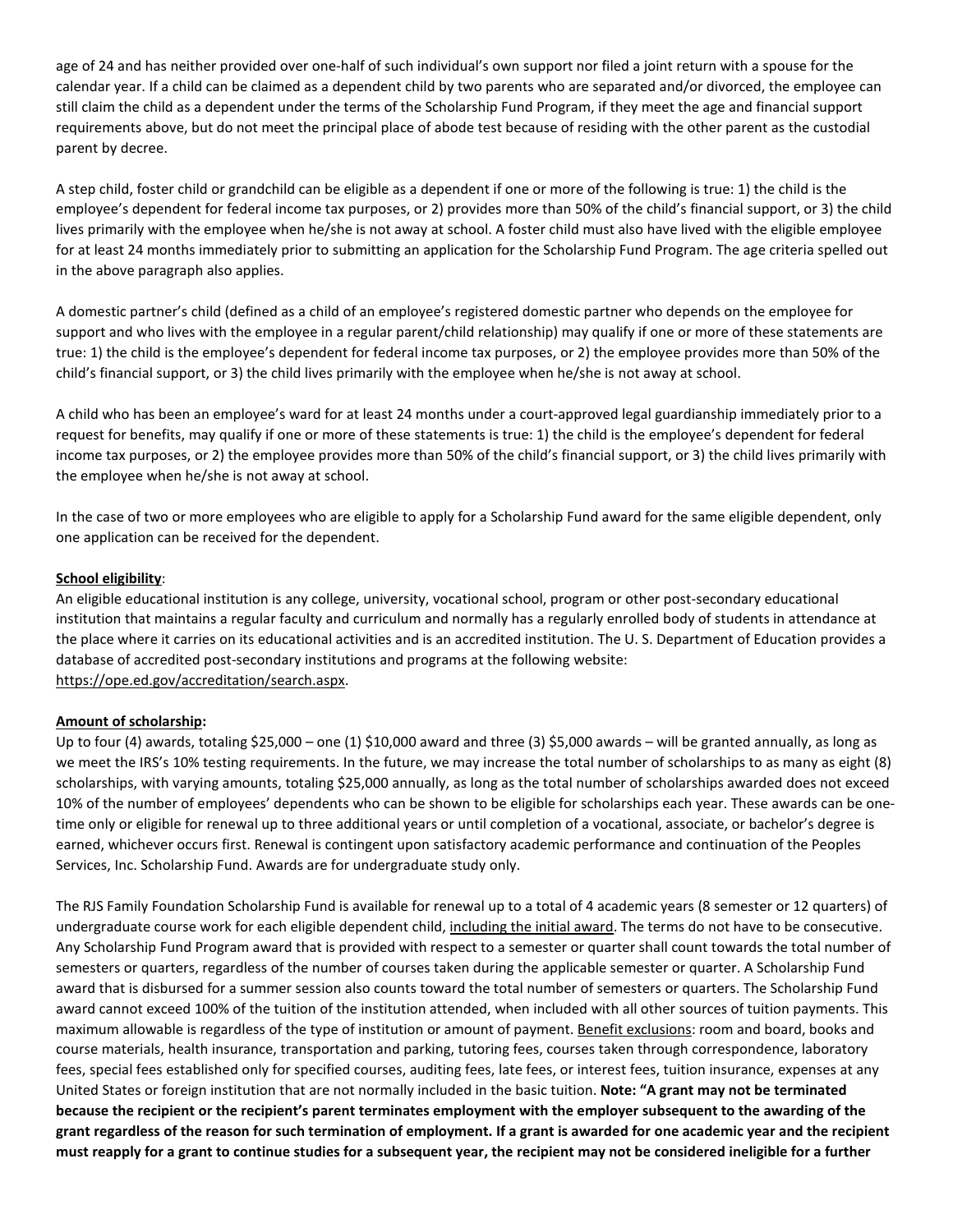**grant simply because that individual or the individual's parent is no longer employed by the employer. If a grant is awarded for a period of more than one academic year, subject to renewal, the standards for renewal must be based solely upon nonemployment related factors such as need and maintenance of scholastic standards. Renewal may not be denied because the recipient or parent has previously terminated employment with the employer. In such case, the recipient or parent met the employment requirement at the time the grant was first awarded, and no further employment requirement can be effected at the time of each renewal. At the time the grant is awarded or renewed, there must be no requirement, condition or suggestion, express or implied, that the recipient or parent is expected to render future employment services for the foundation or employer, or be available for such future employment, even though such future employment is at the discretion of the foundation or the employer." [N. IRC 4945, Section 4.05.]**

## **Taxability of Benefit:**

Due to the complexity of IRS regulations, please consult with your tax advisor regarding questions specific to your situation. The intent is to make these awards exempt from taxation as income.

## **Application process:**

- Applications can be made between December 1 and April 1 for the coming academic year; checks are normally mailed to the institutions in August, with the recipients being notified beforehand.
- Complete the RJS Family Foundation/Peoples Services, Inc. General Scholarship Application by going onto our webpage at [www.peoplesservices.com](http://www.peoplesservices.com/) and linking to the website. Be sure to print a hard copy of the application for your records. You will receive an acknowledgement via e-mail once the application is received.
- Submit required dependent documentation (see list of acceptable documentation) to the HR Department for verification. Returning applicants need not submit the documentation, if previously submitted.
- Renewal of a Scholarship Fund award requires the applicant to reapply every year.

Payment of any awards will be made directly to the institution – in no case will it be disbursed for the dependent child's personal use or refunded directly to the parent(s) of the child. If the dependent withdraws from an eligible educational institution during an academic term that is covered by a Scholarship Fund award, is no longer a student in an undergraduate degree program, or if there is any other change in the dependent's educational status or relationship to the employee, the employee must notify the HR office immediately. Any false statement, misrepresentation or factual error when applying for a Scholarship Fund award, any attempt to abuse the Scholarship Fund and/or any failure to abide by the rules, requirements, or procedures of this program may result in disciplinary action or termination of employment. Each employee whose dependent is eligible to receive a Scholarship Fund award agrees that, if any of the events described in the preceding sentence occurs, he or she will forfeit the right to receive any future Scholarship Fund award. In the event that a dependent has been awarded a scholarship and withdraws form the school before completion, the school will send any refund of the scholarship back to the RJS Family Foundation Scholarship Fund, not the recipient.

Colleges and universities consider all tuition benefits in determining a student's eligibility for need based financial aid; eligible dependent children may experience a reduction in other financial aid due to the eligibility for the Scholarship Fund Program award.

## **Disclaimer:**

*If any issue arises about how this program should be interpreted or applied, such interpretation or application will be made by Peoples Services, Inc. in its sole discretion and will be binding upon all interested persons. Peoples Services, Inc. reserves the right to make such exceptions to this program as are determined to be in the best interests of the Company, and to change or terminate this program, at any time and from time to time. Any such exception, change or termination (a) will be effective on the date specified by Peoples Services, Inc., and (b) could, at the discretion of the Company, apply to any Scholarship Fund (SF) award that will be provided on or after such effective date.*

## **Scholarship Fund Program Award Dependent Eligibility Documentation**:

Natural Child(ren):

- Preferred documentation birth certificate
- Alternate documentation most recent federal tax return and hospital certificate of live birth or most recent Visa document and related legal documents that establish dependent relationship and birth date
- Document resources County Clerk/Recorder; State Vital Records; Personal tax filing records; U.S. State Department

Stepchild(ren) residing with you for 12 months prior to your SF request:

• Preferred documentation – Birth certificate and marriage certificate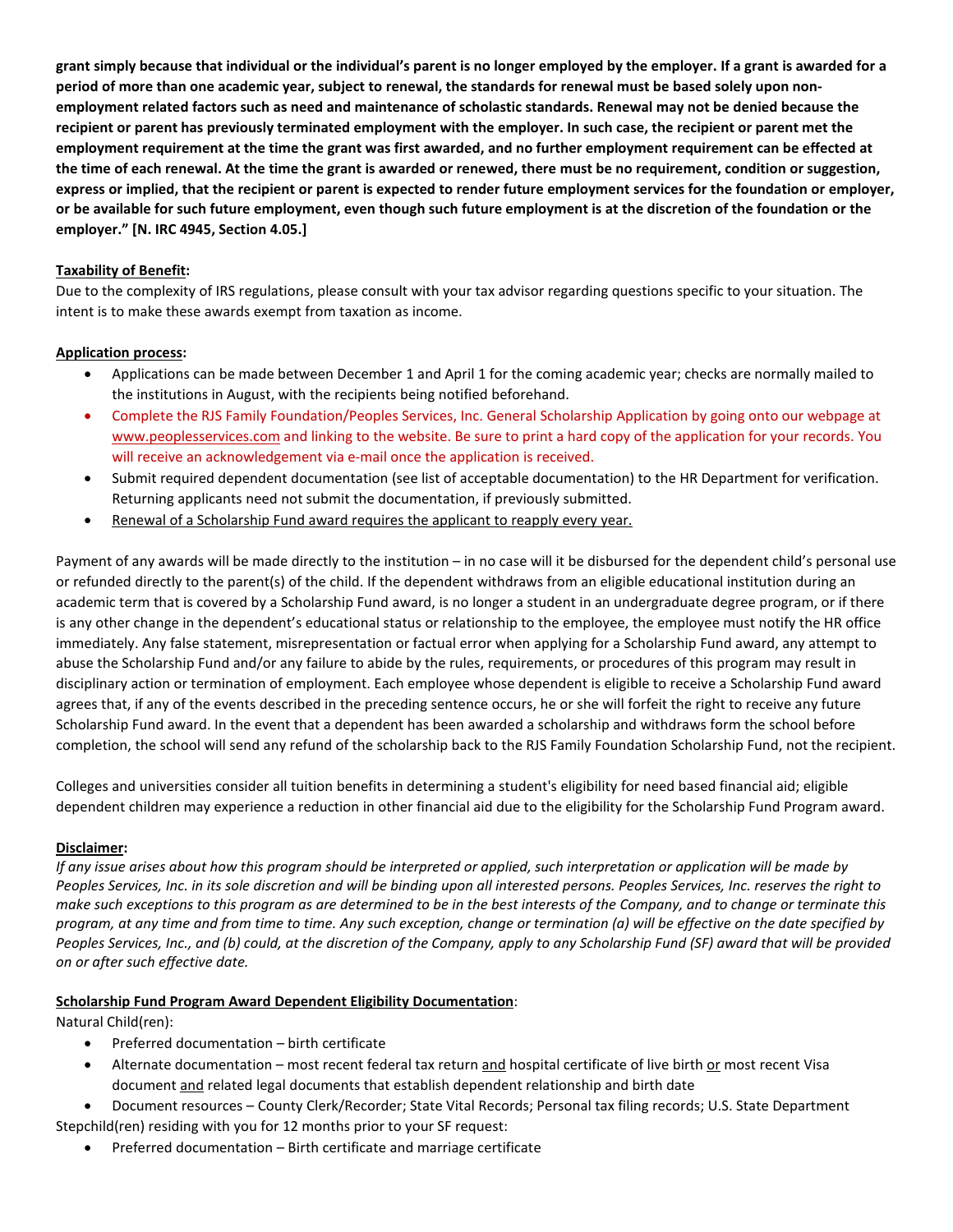Alternate documentation - Most recent Federal (joint) tax return or most recent Visa document and related legal documents that establish dependent relationship and birth date

• Document resources – County Clerk/Recorder; State Vital Records; Personal tax filing records; U.S. State Department Adopted Child(ren):

- Preferred documentation Birth certificate or final adoption decree or placement letter from court or adoption agency for pending adoption(s)
- Alternate documentation Most recent Federal tax return or most recent Visa document and related legal documents that establish dependent relationship and birth date

• Document resources – County Clerk/Recorder; State Vital Records; Personal tax filing records; U.S. State Department Foster Child(ren) court approved for 24 months prior to request for SF:

- Preferred documentation Court assignment or agency order establishing relationship or proof of state licensing or approval of foster child status and related legal document that establishes birth date
- Alternate documentation Not applicable
- Document resources County Clerk/Recorder; State Vital Records; U.S. State Department

Child(ren) whom you are a legal guardian for at least 24 months prior to your request for SF:

- Preferred documentation Court assignment or agency order establishing legal guardianship and related legal documents that establish relationship and birth date
- Alternate documentation Most recent federal (joint) tax return or most recent Visa document and related legal documents that establish dependent relationship and birth date

• Document resources – County Clerk/Recorder; State Vital Records; Personal tax filing records; U.S. State Department Child(ren) of your registered domestic partner residing with you for 12 months prior to your SF request:

- Preferred documentation Birth certificate and State Declaration of Domestic Partnership Certificate
- Alternate Documentation Most recent Federal (joint) tax return or most recent Visa document and related legal documents that establish dependent relationship and birth date
- Document resources County Clerk/Recorder; State Vital Records; Personal tax filing records; U.S. State Department; Domestic Partners Registry websites

Adopted child(ren) of your registered domestic partner, who depend on your support and has lived with you in a regular parent/child relationship for at least 12 months prior to your SF request:

- Preferred documentation Declaration of Domestic Partnership Certificate and birth certificate or final adoption decree or placement letter from court or adoption agency for pending adoptions
- Alternate documentation Most recent Visa document and related legal documents that establish dependent relationship and birth date
- Document resources County Clerk/Recorder; State Vital Records; Personal tax filing records; U.S. State Department; Domestic Partners Registry websites

Foster child(ren) of your registered domestic partner, court approved for at least 24 months prior to your SFP request:

- Preferred documentation Declaration of Domestic Partnership Certificate and agency order establishing relationship or proof of state licensing or approval of foster child status and related legal documents that establishes birth date
- Alternate documentation Not applicable
- Document resources County Clerk/Recorder; State Vital Records; Personal tax filing records; U.S. State Department; Domestic Partners Registry websites

Child(ren) for whom your registered domestic partner is the legal guardian for at least 24 months prior to your request for SF:

- Preferred documentation Declaration of Domestic Partnership Certificate and birth certificate and court assignment or agency order establishing legal guardianship
- Alternate documentation Not applicable
- Document resources County Clerk/Recorder; State Vital Records; Personal tax filing records; U.S. State Department; Domestic Partners Registry websites

## **Criteria for eligibility to receive a PSI Scholarship Fund Award:**

- Students must be in their final year of high school or currently enrolled in a postsecondary school;
- Prior academic performance GPA minimum of 2.50;
- Extracurricular activities, community involvement and demonstration of leadership;
- Applicant's statement of goals and aspirations;
- Financial need;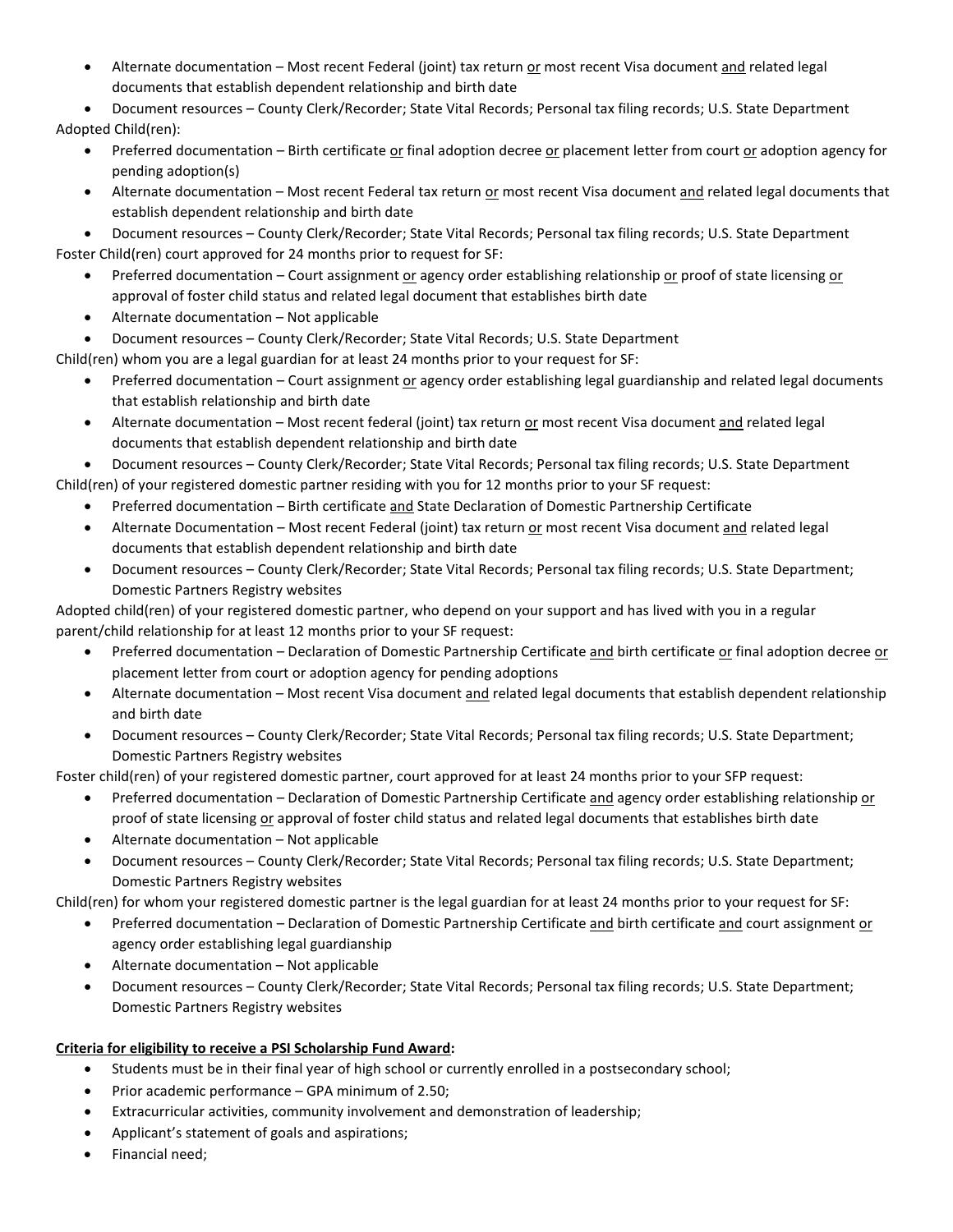- University, college, vocational school, or certification program acceptance; and
- Letters of recommendation.

## **Required Documents:**

• Current, complete transcript of grades – must display student name, school name, grades and credit hours for each course and term in which each course was taken.

**Through the use of a Selection Committee, independent of RJS Family Foundation, the Sibila family, and Peoples Services, Inc. or any of its subsidiaries, all applications will be received and evaluated for merit, based on the required criteria, and determine the recipients of the scholarship awards.**

### **Example of the Information Needed for the Application Process for the RJS Family Foundation Scholarship Fund:**

Applications are evaluated on the information supplied; therefore answer all questions as completely as possible. Make sure all required documentation has been submitted. Be sure to print a hard copy of the application for your records. You will receive an acknowledgement via e-mail once the application is received. We respect your right to privacy, the application requires submission of personal information to RJS Family Foundation. Information provided by the applicant is considered confidential and is handled by RJS Family Foundation. Only authorized persons with a need to know will be permitted access to this information.

## **CONSENT**:

Applicants must read the following consent statement: "I understand that my online application contains confidential personal data. I hereby authorize RJS Family Foundation to review the information in my application for the purpose of determining my eligibility for the RJS Family Foundation Scholarship. I also understand and agree that RJS Family Foundation may transfer, store and process my application data in any of its offices only in conjunction with the selection process for the RJS Family Foundation/Peoples Services, Inc. General Scholarship Fund Program. I verify that I have read, understand, and agree to the guidelines for this program. By registering for an application account, I Consent to the preceding statement and to the guidelines for the RJS Family Foundation Scholarship Fund Program."

## **1. Personal Information:**

Full name of applicant (first, middle initial, last), nickname. Home telephone number, e-mail address. Present home address (street, city, state, and zip code). Citizenship. Date of birth, social security number.

## **2. Family Information:**

Mother's name, occupation, address (street, city, state, zip code), phone number. Father's name, occupation, address (street, city, state, zip code), phone number. Names and ages of siblings/other dependents. Indicate what school(s) they attend. Name, relationship, age, school, years attended.

## **3. Education:**

- a. Name all secondary and/or technical schools you have attended in the last five years. List the school you are presently attending first.
- b. How many years (months, weeks) do you plan to attend college (university, vocational school, program, or other postsecondary educational institution), and what course of study would you like to pursue?
- c. What future business, technical, professional, or educational career will you likely pursue after finishing college?
- d. What college(s) (university(s), vocational school(s), program(s), or other post-secondary educational institution(s)) would you most like to attend? Please explain your reason.
- e. What college (university, vocational school, program, or other post-secondary educational institution) have you applied to for admission? Please indicate acceptance status.
- f. List scholarships, grants or loans for which you have applied, and check the ones you plan to use. Indicate funding amount you will receive – name, amount, plan to use (yes, no, maybe).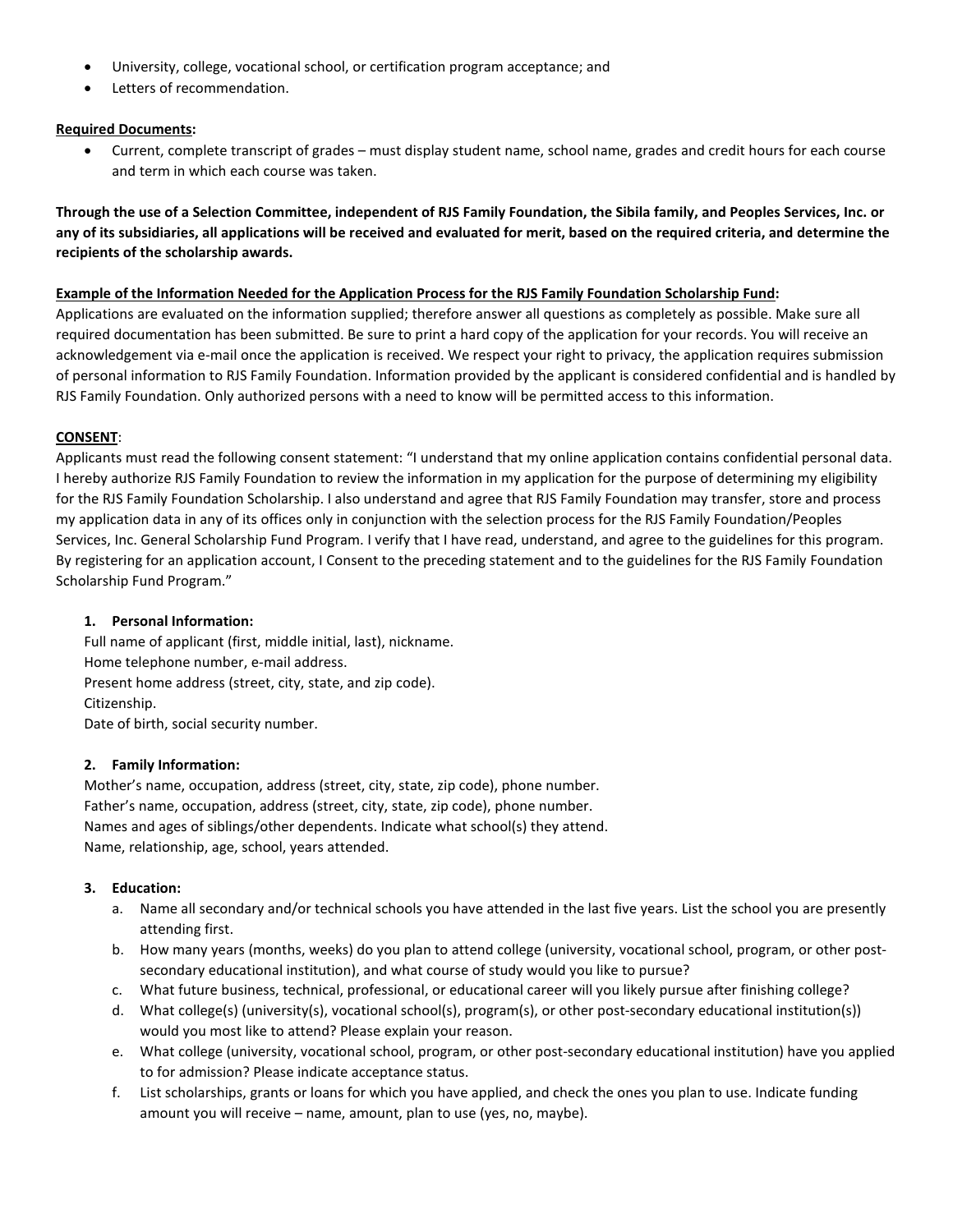- **4. Academic, athletic, service, and extra activities. You may also attach a resume for sections 4a, 4b, and 4c, if it includes the requested information.**
	- a. List academic awards, achievements and dates.
	- b. List participation in athletic activities.
	- c. List participation in community service and extra-curricular activities.
- **5. Employment history: List jobs you have held in the last three years –** employer, dates, hours per week, position, salary.
- **6. Your expected cost of college (university, vocational school, program, or other post-secondary educational institution). Please provide the following information for each school that you apply – tuition, room/board, books/supplies, clothing/personal, entertainment, transportation, scholarship money available, and total annual cost.**

## **7. Financial need summary:**

- a. Complete this section regarding Estimated Combined Net Income of you, your parent(s) or guardian(s) for the current year. Please submit copies of any documentation necessary to prove your "dependent" relationship to an employee of Peoples Services, Inc. or its subsidiaries. Name of person, income and year, total annual income.
- b. Have you filed a FAFSA (Free Application for Federal Student Aid)? If so, please submit a returned copy showing your EFC (expected family contribution).
- c. Describe any special circumstances, such as medical conditions, disabilities, etc., that may affect your ability to pay for your college tuition.
- **8. Transcript history:** Include a certified transcript of your high school record and ACT/SAT score(s). If you are currently enrolled in a post-secondary educational program, include those as well.
- **9. Essay:** In 500 words or less, tell us about your educational and career goals, aspirations and objectives, including what motivated you to pursue your chosen field of study.

**I do state the above information is accurate to the best of my knowledge. –** Signature of applicant, date.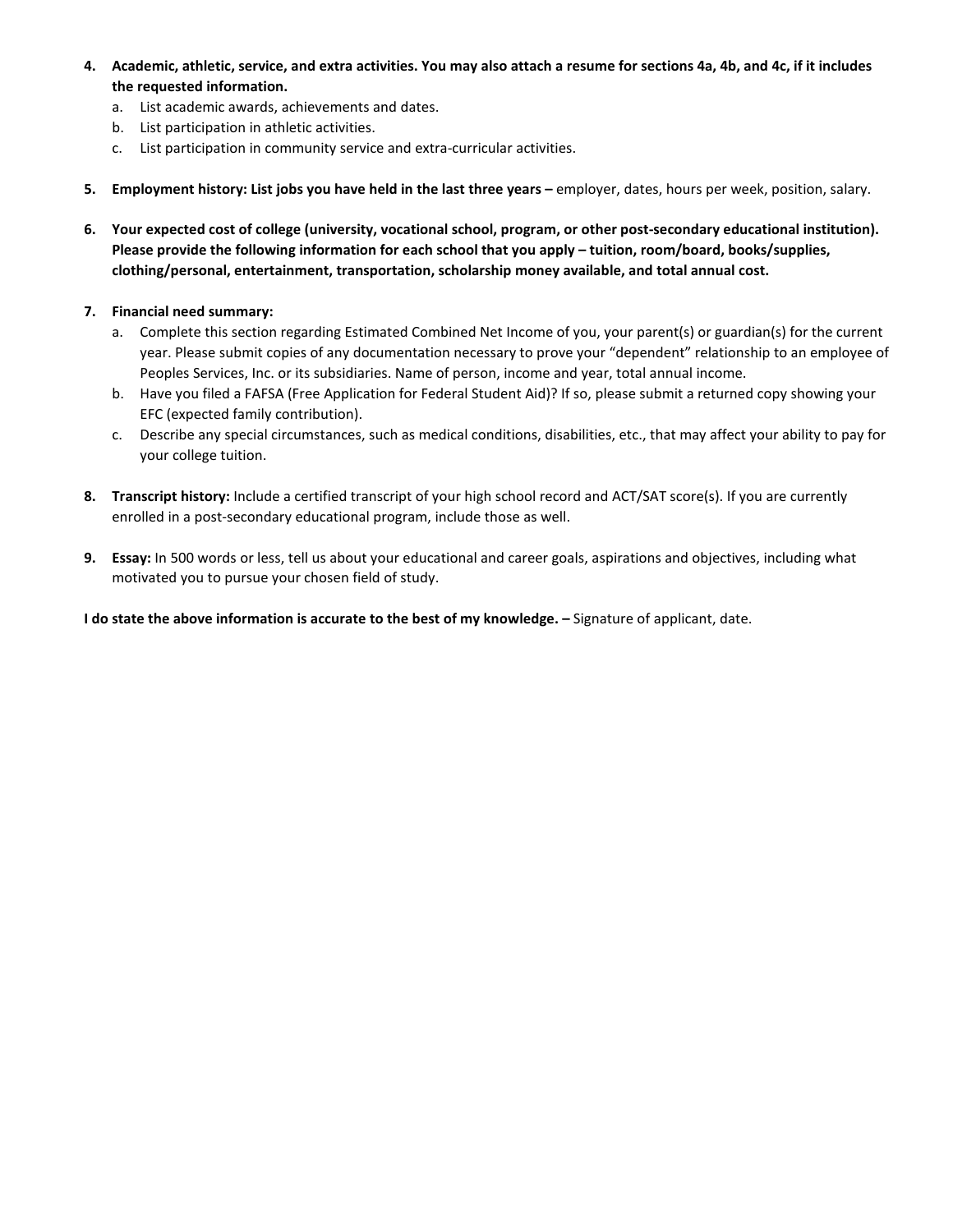The RJS Family Foundation/Peoples Services, Inc. General Scholarship Application Form

| 1 <sup>1</sup> |    | <b>Personal Information:</b>                                                                                                             |                                                                                                     |                                                                                             |  |  |  |  |
|----------------|----|------------------------------------------------------------------------------------------------------------------------------------------|-----------------------------------------------------------------------------------------------------|---------------------------------------------------------------------------------------------|--|--|--|--|
|                |    |                                                                                                                                          |                                                                                                     |                                                                                             |  |  |  |  |
|                |    |                                                                                                                                          |                                                                                                     |                                                                                             |  |  |  |  |
|                |    |                                                                                                                                          |                                                                                                     |                                                                                             |  |  |  |  |
|                |    |                                                                                                                                          |                                                                                                     |                                                                                             |  |  |  |  |
|                |    |                                                                                                                                          |                                                                                                     |                                                                                             |  |  |  |  |
|                |    |                                                                                                                                          | Date of Birth ____________________________ Social Security Number _________________________________ |                                                                                             |  |  |  |  |
|                |    | 2. Family Information:                                                                                                                   |                                                                                                     |                                                                                             |  |  |  |  |
|                |    |                                                                                                                                          | Mother's Name ___________________________________ Occupation __________________________             |                                                                                             |  |  |  |  |
|                |    |                                                                                                                                          |                                                                                                     |                                                                                             |  |  |  |  |
|                |    |                                                                                                                                          |                                                                                                     |                                                                                             |  |  |  |  |
|                |    | Phone Number _____________________                                                                                                       |                                                                                                     |                                                                                             |  |  |  |  |
|                |    |                                                                                                                                          | Father's Name __________________________________ Occupation _____________________                   |                                                                                             |  |  |  |  |
|                |    |                                                                                                                                          |                                                                                                     |                                                                                             |  |  |  |  |
|                |    |                                                                                                                                          |                                                                                                     |                                                                                             |  |  |  |  |
|                |    | Phone Number ______________________                                                                                                      |                                                                                                     |                                                                                             |  |  |  |  |
|                |    | Names and ages of siblings/other dependents. Indicate what school(s) they attend.                                                        |                                                                                                     |                                                                                             |  |  |  |  |
|                |    | Name                                                                                                                                     |                                                                                                     | Relationship Age School/Years Attended                                                      |  |  |  |  |
|                |    |                                                                                                                                          |                                                                                                     |                                                                                             |  |  |  |  |
|                |    | 3. Education:<br>List the school you are presently attending first.                                                                      |                                                                                                     | a. Name all secondary and/or technical schools you have attended in the last five years.    |  |  |  |  |
|                |    |                                                                                                                                          |                                                                                                     |                                                                                             |  |  |  |  |
|                |    | b. How many years do you plan to attend college, university, or vocational school, and what<br>course of study would you like to pursue? |                                                                                                     |                                                                                             |  |  |  |  |
|                | C. | after finishing college?                                                                                                                 |                                                                                                     | What future business, technical, professional, or educational career will you likely pursue |  |  |  |  |
|                |    |                                                                                                                                          |                                                                                                     |                                                                                             |  |  |  |  |

d. What college, university, or vocational school would you most like to attend? Please explain your reason.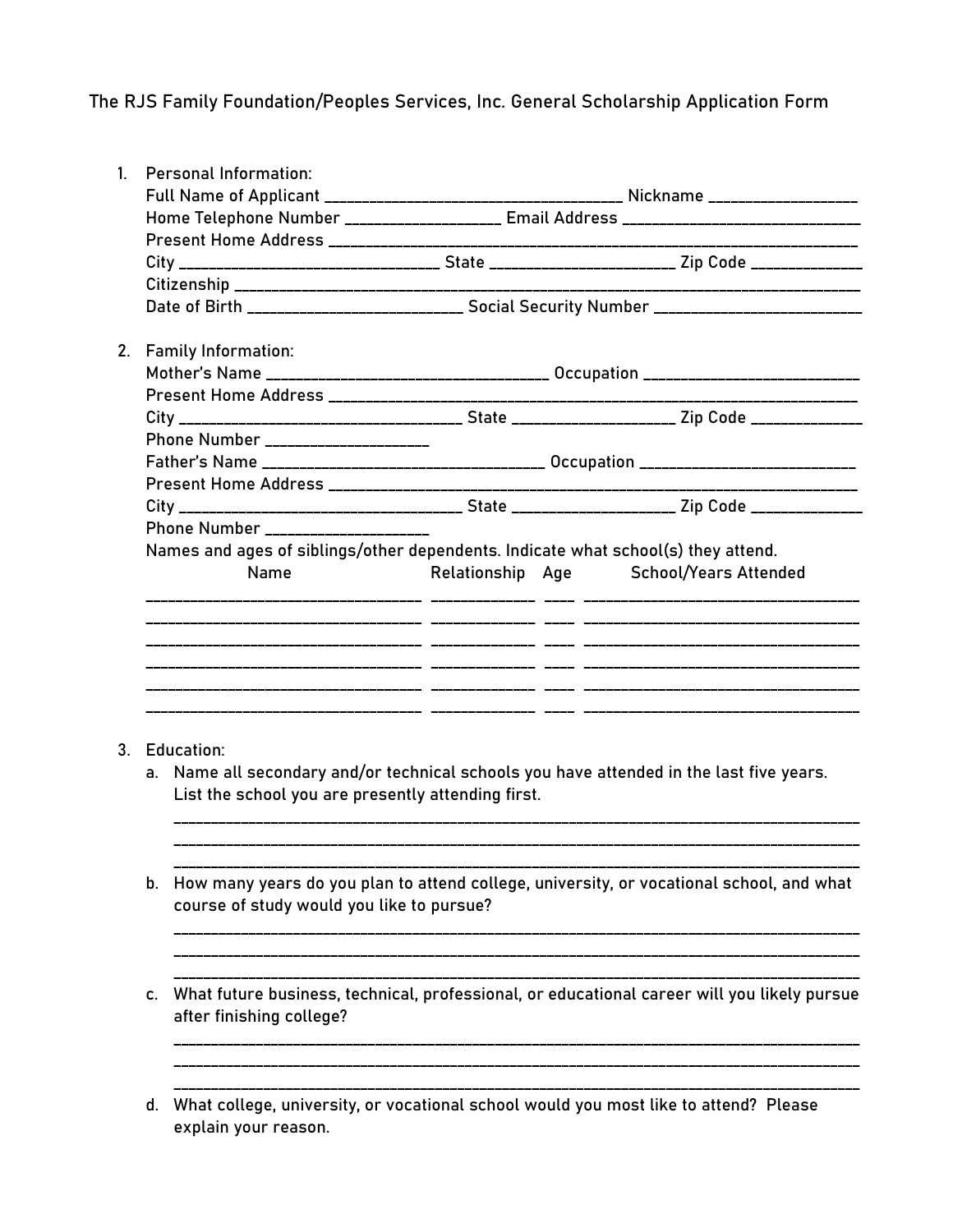| List scholarships. Grants, or loans for which you have applied, and check the ones you<br>plan to use. Indicate funding amount you will receive.<br>Name<br>_______________                   | Amount<br>______________ | Plan to use                                                                 |
|-----------------------------------------------------------------------------------------------------------------------------------------------------------------------------------------------|--------------------------|-----------------------------------------------------------------------------|
|                                                                                                                                                                                               |                          |                                                                             |
| 4. Academic, athletic, service, and extra activities. Use additional pages or attach resume for<br>sections 4a, 4b, and 4c, if necessary.<br>a. List academic awards, achievements and dates. |                          |                                                                             |
| List participation in athletic activities.                                                                                                                                                    |                          |                                                                             |
|                                                                                                                                                                                               |                          |                                                                             |
| <b>Employment History:</b>                                                                                                                                                                    |                          |                                                                             |
|                                                                                                                                                                                               |                          | c. List participation in community service and extra-curricular activities. |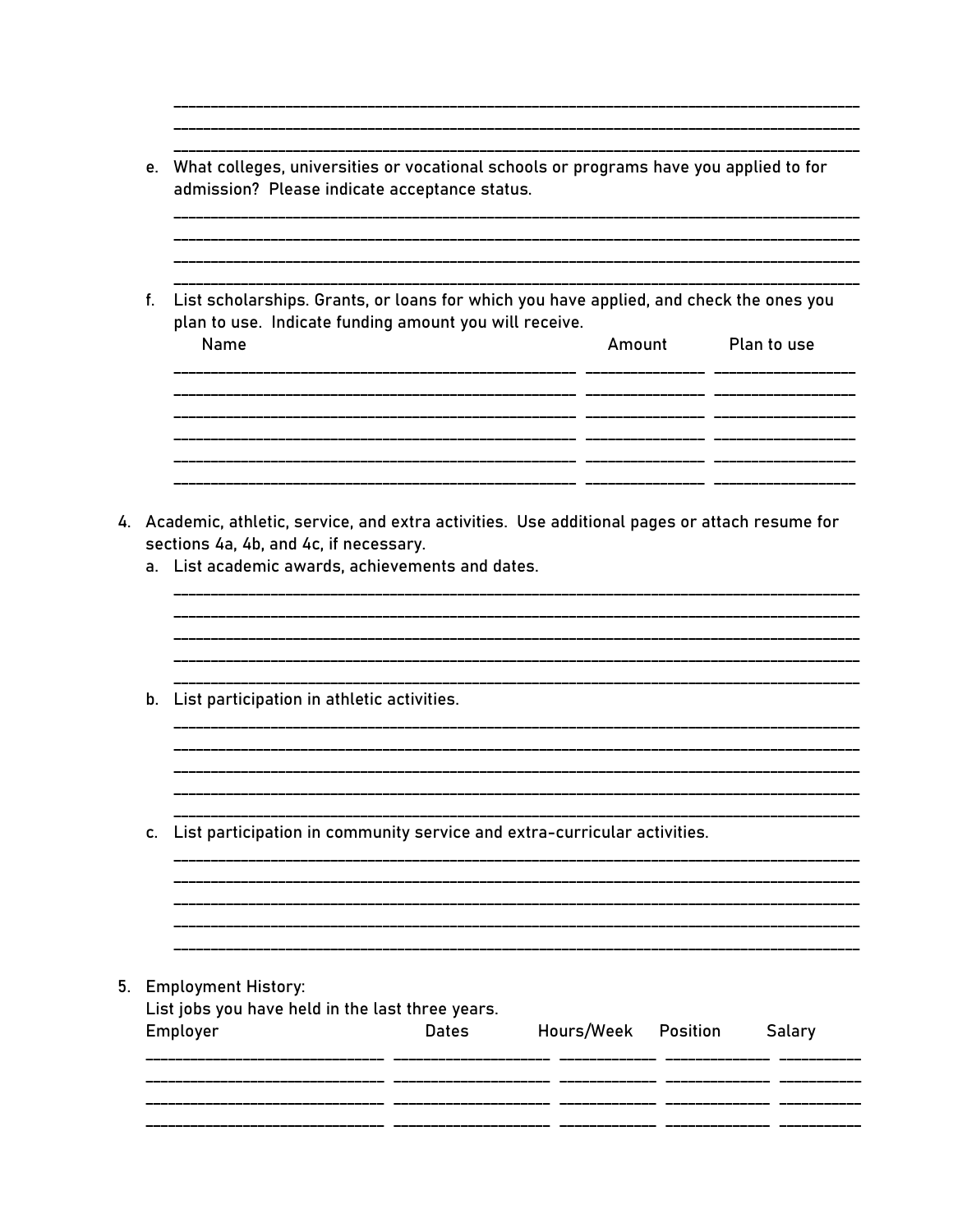|  |  | 6. Your Expected Costs of post-secondary study: |  |
|--|--|-------------------------------------------------|--|
|  |  |                                                 |  |

| College/School           |  |  |  |
|--------------------------|--|--|--|
|                          |  |  |  |
| <b>Tuition</b>           |  |  |  |
| Room/Board               |  |  |  |
| Clothing/Personal        |  |  |  |
| Entertainment            |  |  |  |
| Transportation           |  |  |  |
| Scholarships             |  |  |  |
| Available?               |  |  |  |
| <b>Total Annual Cost</b> |  |  |  |

\_\_\_\_\_\_\_\_\_\_\_\_\_\_\_\_\_\_\_\_\_\_\_\_\_\_\_\_\_\_\_\_ \_\_\_\_\_\_\_\_\_\_\_\_\_\_\_\_\_\_\_\_\_ \_\_\_\_\_\_\_\_\_\_\_\_\_ \_\_\_\_\_\_\_\_\_\_\_\_\_\_ \_\_\_\_\_\_\_\_\_\_\_ \_\_\_\_\_\_\_\_\_\_\_\_\_\_\_\_\_\_\_\_\_\_\_\_\_\_\_\_\_\_\_\_ \_\_\_\_\_\_\_\_\_\_\_\_\_\_\_\_\_\_\_\_\_ \_\_\_\_\_\_\_\_\_\_\_\_\_ \_\_\_\_\_\_\_\_\_\_\_\_\_\_ \_\_\_\_\_\_\_\_\_\_\_

- 7. Financial Need Summary:
	- a. Complete this section regarding estimated combined net income of you, your parent(s), or guardian(s) for the current year. Please submit copies of any documentation necessary to prove your "dependent" relationship to an employee of Peoples Services, Inc. or its subsidiaries.

| Name of person | Income and year | Total annual income |
|----------------|-----------------|---------------------|
|                |                 |                     |
|                |                 |                     |

b. Have you filed a FAFSA (Free Application for Federal Student Aid)? If so, please submit a returned copy showing your EFC (expected family contribution).

\_\_\_\_\_\_\_\_\_\_\_\_\_\_\_\_\_\_\_\_\_\_\_\_\_\_\_\_\_\_\_\_\_\_\_\_\_\_\_\_\_\_\_\_\_\_\_\_\_\_\_\_\_\_\_\_\_\_\_\_\_\_\_\_\_\_\_\_\_\_\_\_\_\_\_\_\_\_\_\_\_\_\_\_\_\_\_\_\_\_\_\_ \_\_\_\_\_\_\_\_\_\_\_\_\_\_\_\_\_\_\_\_\_\_\_\_\_\_\_\_\_\_\_\_\_\_\_\_\_\_\_\_\_\_\_\_\_\_\_\_\_\_\_\_\_\_\_\_\_\_\_\_\_\_\_\_\_\_\_\_\_\_\_\_\_\_\_\_\_\_\_\_\_\_\_\_\_\_\_\_\_\_\_\_

c. Describe any special circumstances such as medical conditions, disabilities, etc. that may affect your ability to pay for your college tuition.



8. Transcript History:

Submit a certified transcript of your high school record and ACT/SAT score(s). If you are already enrolled in a post- secondary school, submit your current transcript record as well.

9. Essay: In 500 words or less, tell us about your educational and career goals, aspirations and objectives, including what motivated you to pursue your chosen field of study.

\_\_\_\_\_\_\_\_\_\_\_\_\_\_\_\_\_\_\_\_\_\_\_\_\_\_\_\_\_\_\_\_\_\_\_\_\_\_\_\_\_\_\_\_\_\_\_\_\_\_\_\_\_\_\_\_\_\_\_\_\_\_\_\_\_\_\_\_\_\_\_\_\_\_\_\_\_\_\_\_\_\_\_\_\_\_\_\_\_\_\_\_\_\_\_\_ \_\_\_\_\_\_\_\_\_\_\_\_\_\_\_\_\_\_\_\_\_\_\_\_\_\_\_\_\_\_\_\_\_\_\_\_\_\_\_\_\_\_\_\_\_\_\_\_\_\_\_\_\_\_\_\_\_\_\_\_\_\_\_\_\_\_\_\_\_\_\_\_\_\_\_\_\_\_\_\_\_\_\_\_\_\_\_\_\_\_\_\_\_\_\_\_ \_\_\_\_\_\_\_\_\_\_\_\_\_\_\_\_\_\_\_\_\_\_\_\_\_\_\_\_\_\_\_\_\_\_\_\_\_\_\_\_\_\_\_\_\_\_\_\_\_\_\_\_\_\_\_\_\_\_\_\_\_\_\_\_\_\_\_\_\_\_\_\_\_\_\_\_\_\_\_\_\_\_\_\_\_\_\_\_\_\_\_\_\_\_\_\_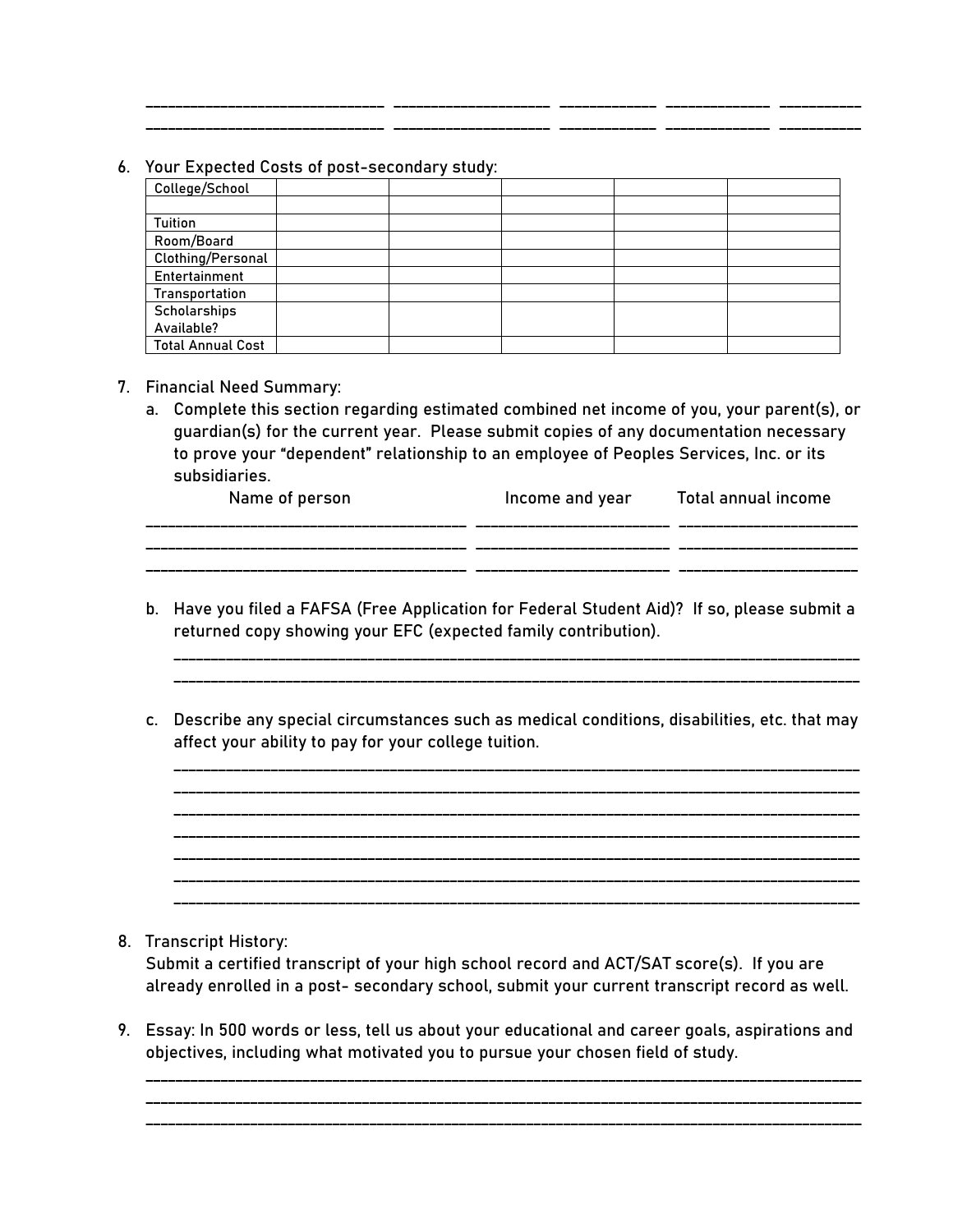| ÷ |
|---|
|   |
|   |
|   |
|   |
|   |
|   |
|   |
|   |
|   |
|   |
|   |